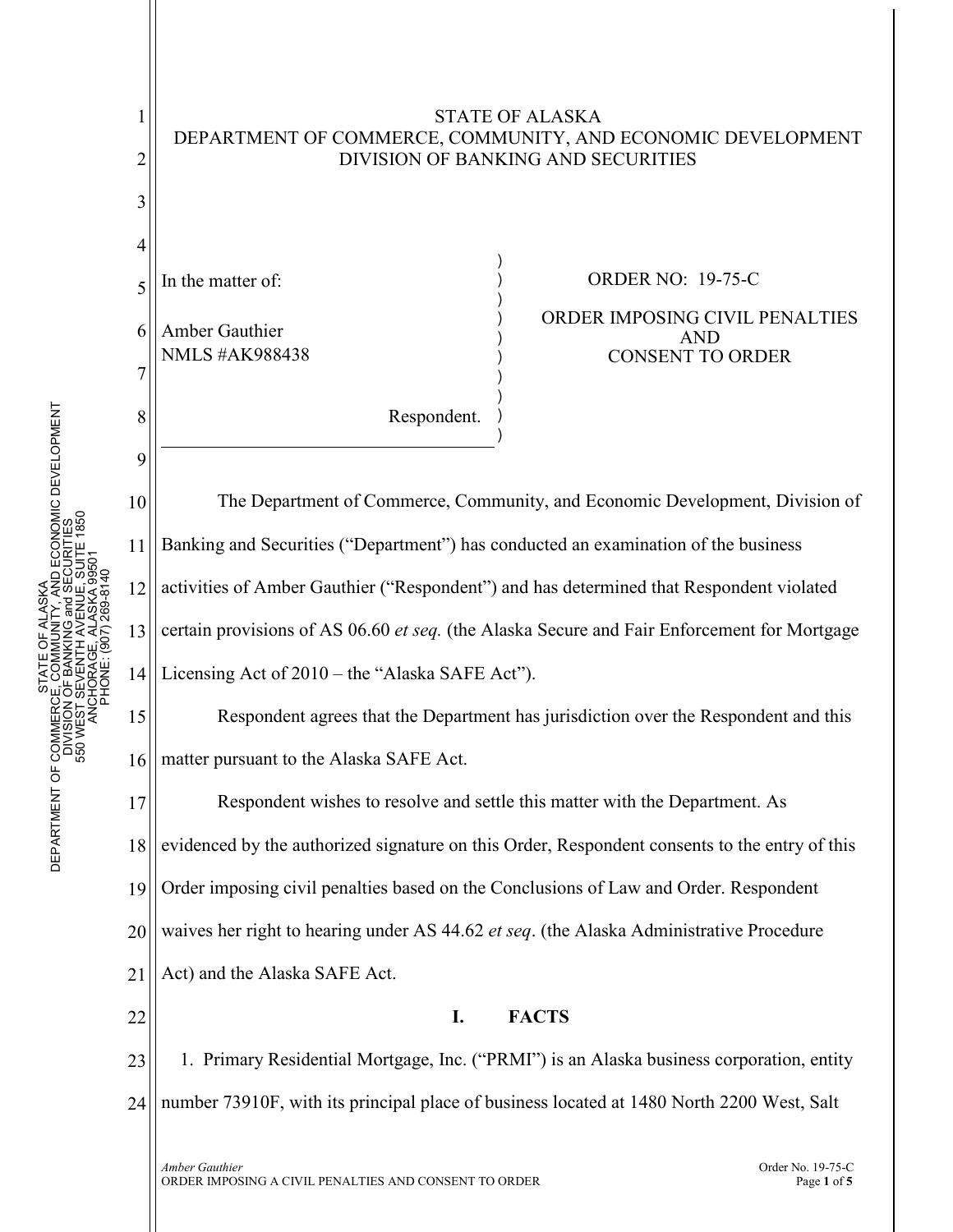1 2 3 4 5 6 7 8 9 10 11 Lake City, Utah 84116. On March 19, 2010, the Department issued an Alaska Mortgage Broker/Lender license to PRMI. The unique identifier assigned to PRMI by the Nationwide Multistate Licensing System & Registry ("NMLS") is AK3094. On December 31, 2012, the Department issued Mortgage Loan Originator ("MLO") number AK988438 to Respondent. The unique identifier assigned to Respondent by the NMLS is 988438. 2. In November 2018, the Department conducted an examination of PRMI and its MLOs. At the time of the examination, Respondent was an MLO who was sponsored by PRMI. During the examination, the Department found that Respondent maintained one advertisement that did not display PRMI's and Respondent's unique identifier. 3. An MLO must clearly and conspicuously display the unique identifier assigned to the MLO and the unique identifier assigned to the mortgage broker or mortgage lender on all

**II. CONCLUSIONS OF LAW**

14 15 16 1. Respondent violated AS 06.60.325 and 3 AAC 14.510(2) by failing to clearly and conspicuously display PRMI's and Respondent's unique identifier in the one advertisement found during the Second Examination.

17 18 2. Respondent is subject to a civil penalty under AS 06.60.420 for violating AS 06.60.325 and 3 AAC 14.510(2).

19

12

advertisements.

13

## **III. ORDER**

20 Pursuant to the Alaska SAFE Act and on the basis of the Findings of Fact,

21 Conclusions of Law, and Respondents' consent to the entry of this Order, the Department

22 ORDERS Respondent to:

23 1. Pay a civil penalty of \$500. This amount was calculated at \$500 for the one

24 advertisement found during the Second Examination that did not clearly and conspicuously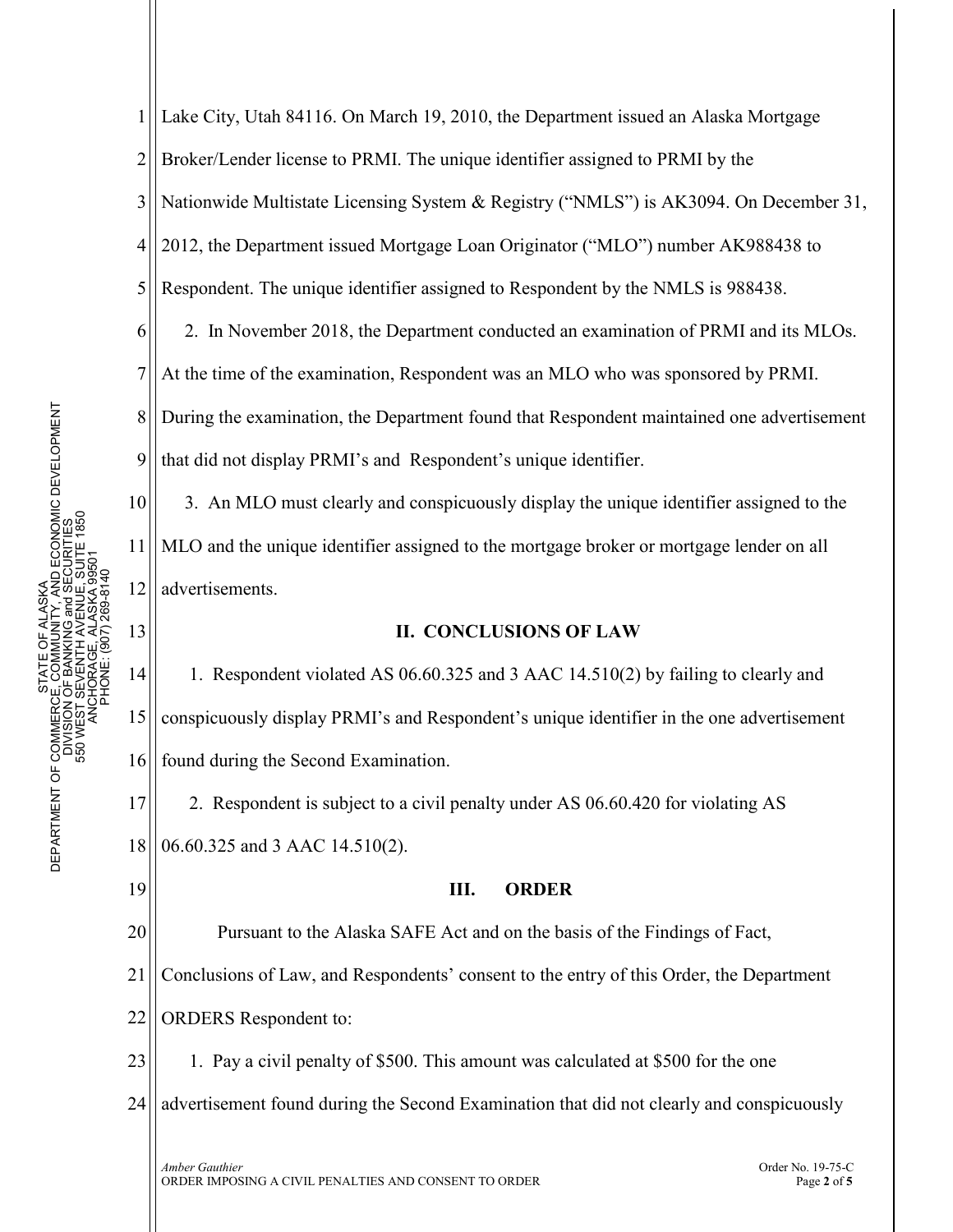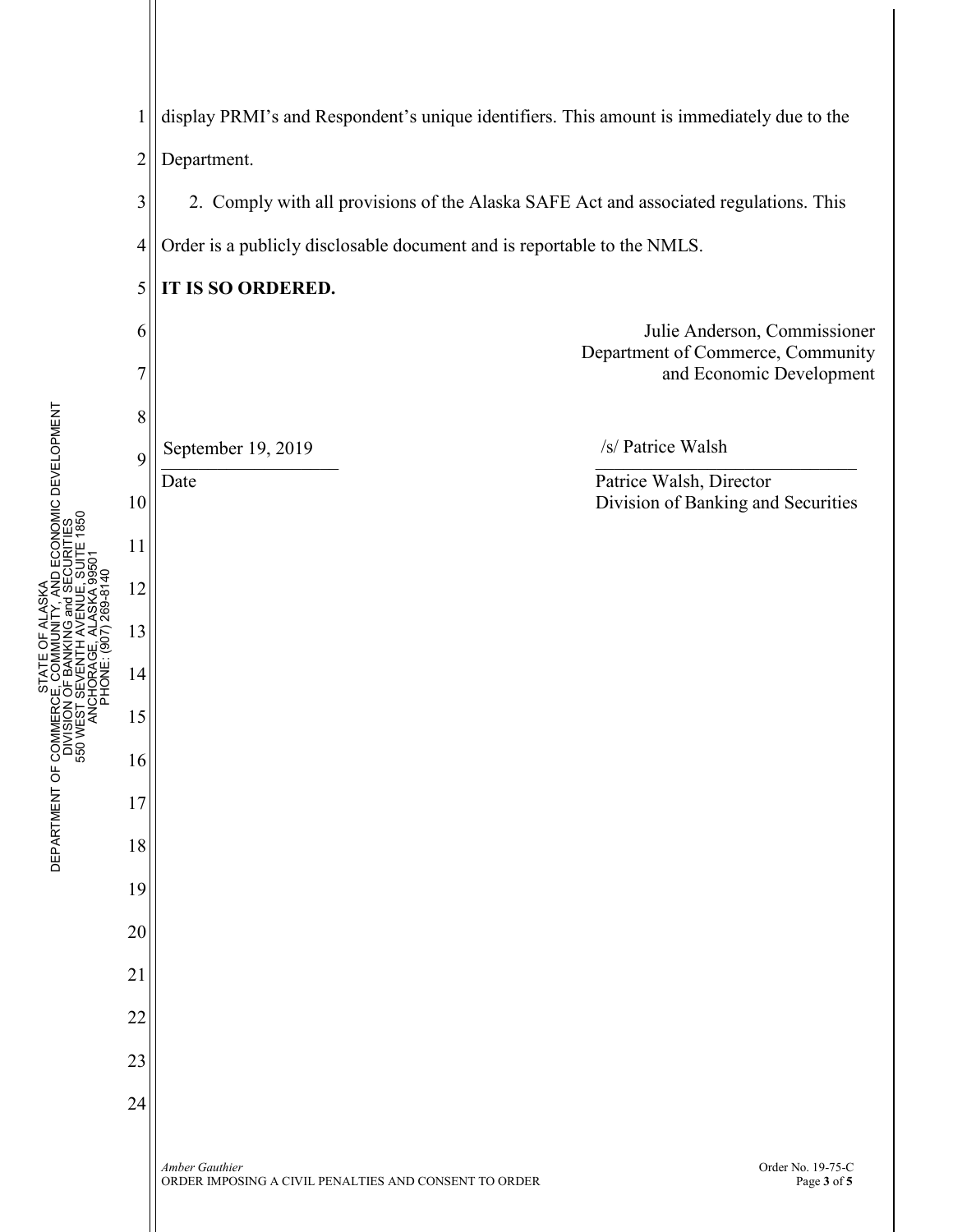1

2

10

11

14

//

//

//

//

//

//

//

//

//

//

//

15

16

17

18

19

20

21

22

23

24

## **Consent to Entry of Order**

## **Amber Gauthier**

3 4 5 I, Amber Gauthier, hereby acknowledge that I have read the foregoing Consent Order, I am aware of the right to a hearing and appeal in this matter, and have waived the same.

6 7 8 9 I admit to the jurisdiction of the Department of Commerce, Community and Economic Development, Division of Banking and Securities ("Department") and further consent to entry of this Order by the Department as settlement of the issues contained in this Order. I admit to violation of the Alaska SAFE Act.

12 13 I understand that the Department reserves the right to take further actions to enforce this Order or to take appropriate action upon discovery of other violations of the Alaska SAFE Act, and that I will fully comply with the terms and conditions of this Order, the Alaska SAFE Act and associated regulations.